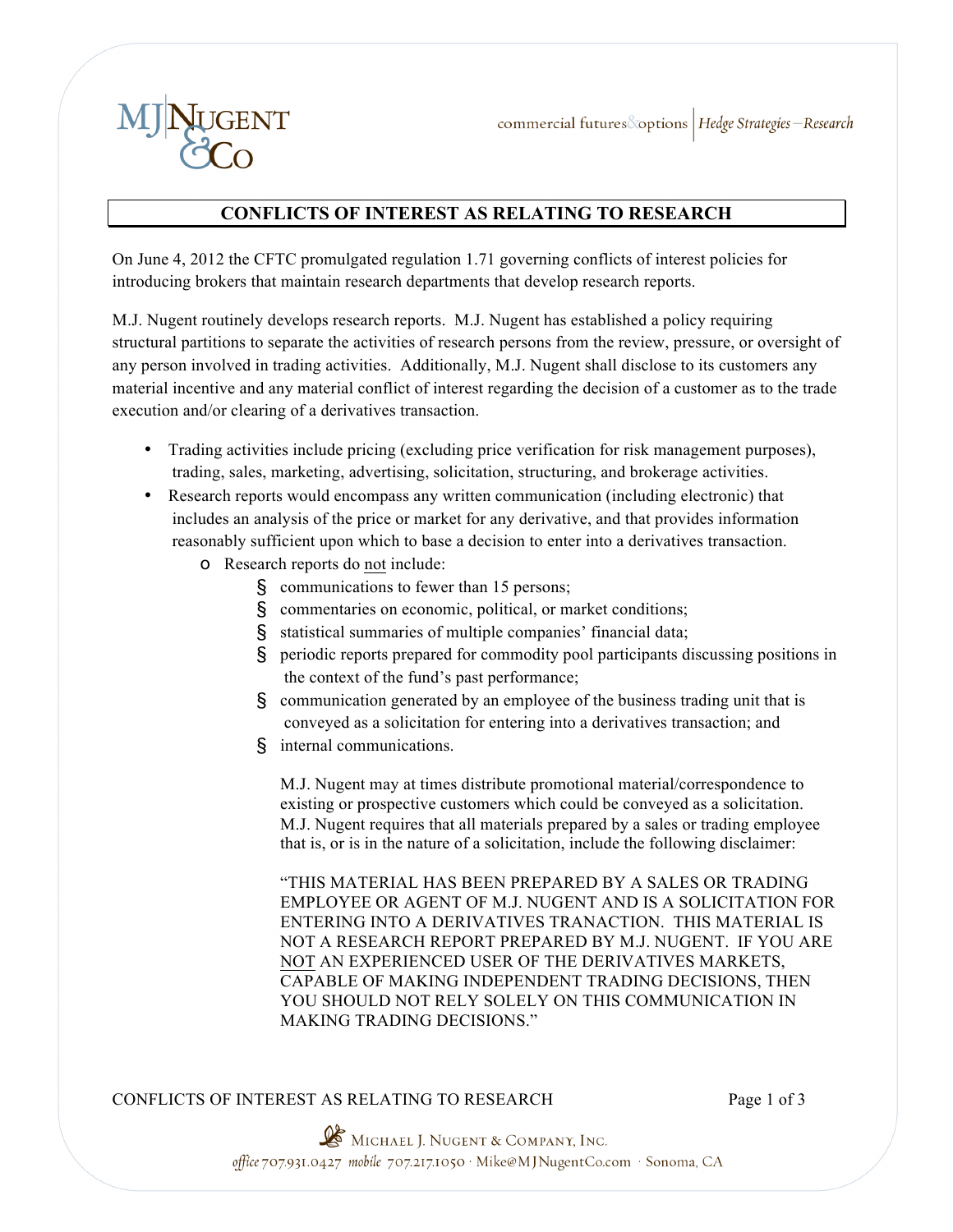

M.J. Nugent relies upon the exemption provided in CFTC Regulation 1.71( $c$ )(7) that exempts a small introducing broker from the requirements under section (c) governing research analysts and research reports. M.J. Nugent meets the exemption as it has not generated more than \$5,000,000 in aggregate gross revenue from its introducing broker activities during the preceding 3 years. M.J. Nugent will monitor the exemption requirement on a periodic basis.

In the event M.J. Nugent does not meet the exemption outlined in the preceding paragraph, M.J. Nugent would comply as follows:

- 1. The following restrictions shall be placed upon relationships with the research department.
	- a. Non-research personnel (any employee of a business trading unit or any other employee, other than an employee performing legal or compliance functions, who is not directly involved in, research or analysis intended for inclusion in a research report) shall not direct a research analyst's decision to publish a research report, and non-research personnel shall not direct the views or opinions expressed in a research report.
	- b. Research analysts (employees, or any employee that reports directly to such employees, primarily responsible for preparing the substance of a research report) may not be subject to the supervision or control of any non-research personnel.
	- c. Non-research employees may not have influence or control over the evaluation or compensation of a research analyst.
	- d. Non-research personnel shall not review or approve a research report before its publication, unless it is solely to verify the factual accuracy of information, to provide for non-substantive editing, to format the layout or style of the report, or to identify any potential conflicts of interest, provided that written communication between nonresearch personnel and research personnel will be made through authorized legal or compliance personnel or in a transmission copied to such personnel, and provided that oral communication between non-research personnel and research personnel will be documented and made either through authorized legal or compliance personnel or the conversation must take place in the presence of such personnel.
- 2. The following restriction shall be placed upon communications.
	- a. Any written or oral communication made by a research analyst will not omit any material fact or qualification that would cause the communication to be misleading.
- 3. The following restriction shall be placed upon research analyst's compensation.
	- a. When reviewing or approving a research analyst's compensation, M.J. Nugent will not consider as a factor the research analyst's contributions to the trading business.

CONFLICTS OF INTEREST AS RELATING TO RESEARCH Page 2 of 3

MICHAEL J. NUGENT & COMPANY, INC.<br>office 707.931.0427 mobile 707.217.1050 · Mike@MJNugentCo.com · Sonoma, CA